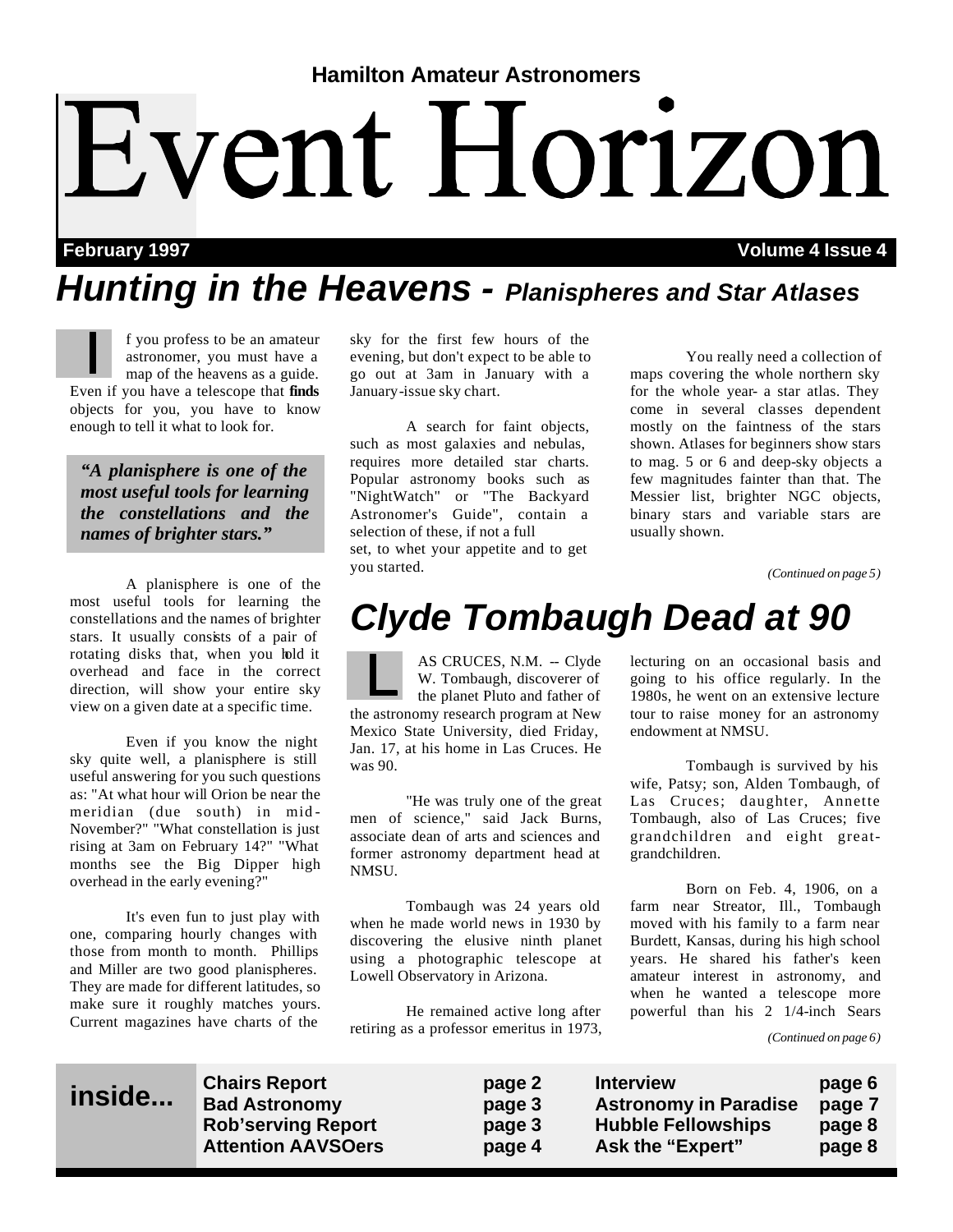#### **Page 2**

### *Editorial*

he last man to discover a planet in our Solar System, Clyde Tombaugh, has died. I hope that this is the last time to report sad news for a long time.

 Sometimes begging is worth it. We have the first installment of "Ask the Expert" this month. One person who submitted questions expressed some concern that the questions were not at an appropriate level but they were excellent! Over the coming months I will endeavor to get all of them answered. Last month I said that you could remain anonymous and that is still true. The two sources of this month's questions gave their permission to publish their names. Please note that the "Expert" answering these questions will be one or more people scrambling to find the answers in various books or other sources since there isn't anyone who knows all the answers .

I had planned to put a separate

article in this month's newsletter about a weekend up at the Granview Inn near Huntsville, Ontario but this month's issue is already bursting at the seams. So, in brief, on the weekend of April 11-13 there is an event focussed around comet Hale-Bopp. Terence Dickenson will be the featured speaker and the event will include observing the comet at a site chosen for it's dark skies. The whole weekend including accommodation and most meals will be \$259 per person based on double occupancy. The number to call is 1- 800-461-4454.

 I am usually asking people for pictures to put in Event Horizon but this month there was no room! Don't get the idea that I don't want as many articles next month - the more the merrier.

Stewart Attlesey **attlesey@interlog.com**



 The HAA is an amateur astronomy club dedicated to the promotion and enjoyment of astronomy for people of all ages and experience levels

 The cost of the subscription is included in the \$15 individual or \$20 family membership fee for the year. Event Horizon is published 10 times a year.

#### **HAA Council**

| Doug Welch                    |
|-------------------------------|
| <b>Grant Dixon</b>            |
| Jim Winger                    |
| Patricia Baetsen              |
| Barbara Wight                 |
| <b>Grant Dixon</b>            |
| Rob Roy                       |
| <b>Stewart Attlesey</b>       |
| <b>Tracy Webb</b>             |
| Membership Dir<br>Ann Tekatch |
| Rosa Assalone                 |
|                               |

#### Councillors

 Patricia Gassmann Alan Shinn Bill Tekatch



# *Chair's Report ...*

mateur astronomers are a diverse bunch. Even though I have been an amateur for 25 years now (gulp!), the variety of ways in which amateurs enjoy astronomy still astounds me.

 My personal preference has always been the scientific side. Observing variable stars attracted me early on. I also enjoyed tracking minor planets ("asteroids") and have seen over a hundred different ones - although, to be honest, they all look pretty much alike! On nights when the moon was very bright, I used to try to measure how the brightness fell off with distance from the moon. I enjoyed spectroscopy and along with Rob Dick and Kai Milliard, I built several spectroscopes and put together an atlas of the solar spectrum - something that is surprisingly easy to do.

However, there are a miriad of

other ways to "do your thing" and the HAA is an excellent place to sample most of them. Some folks watch the Sun, some sketch planets and the moon. Others search for distant galaxies and nebulae (a.k.a. "faint fuzzies"). A few count meteors. There is the occasional astrophotographer in the crowd (easily spotted by their old clothing and second mortgage.) A recent breed is the cyberastronomer who spends cloudy nights (and, if the truth be known, many clear nights) getting their fix of astronomy on the Web. We have communicators who do public education, builders who aluminize mirrors, people who create craters with firecrackers (don't try this at home - better yet, don't try it at all!), sci-fi enthusiasts, meteor bounce observers, imaging afficionados, eclipse chasers, space art-lovers, comet observers, telescope-makers, ... It is truly a versatile, deep, and rich hobby.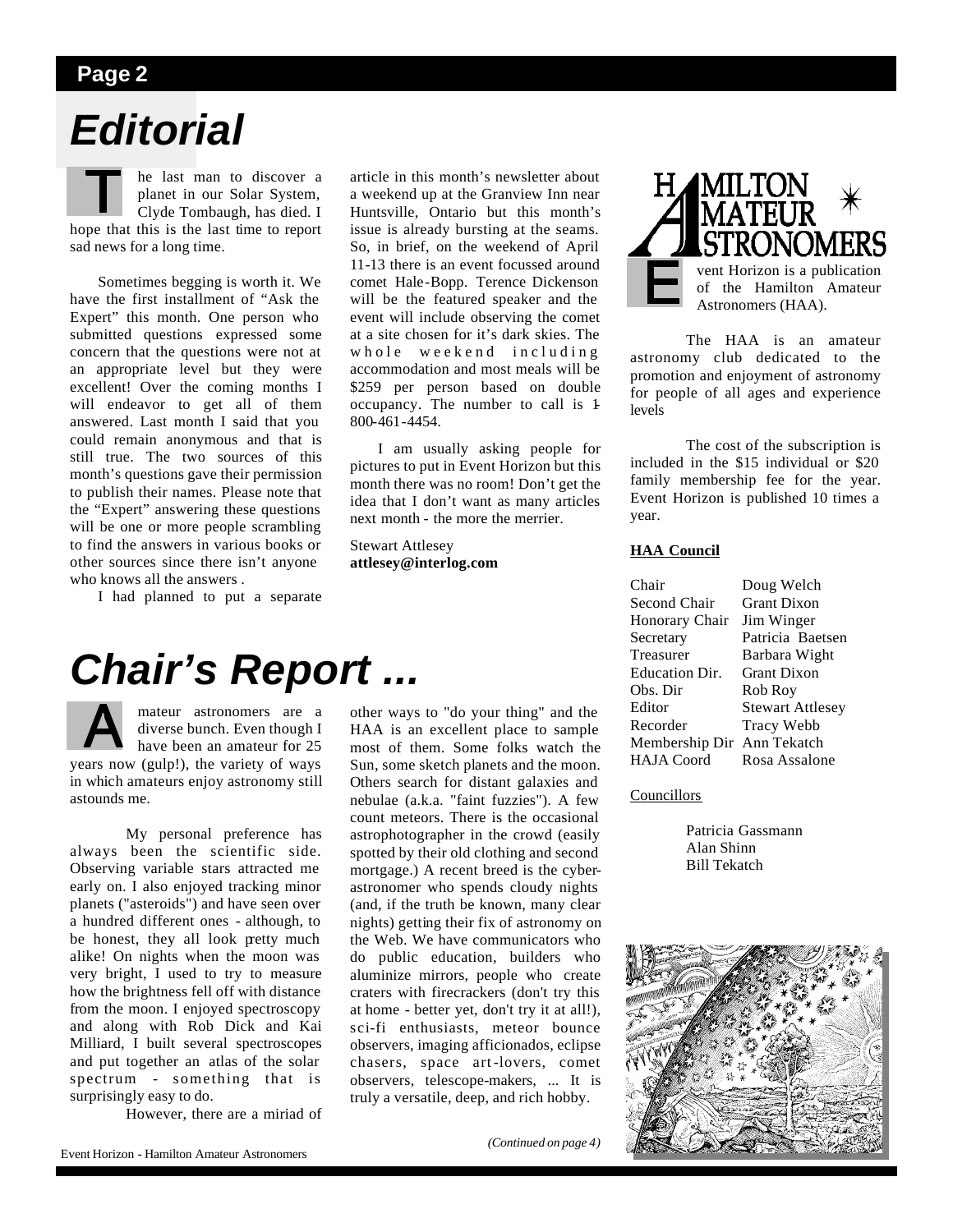# *Bad Astronomy*

the Sun.

**ad Astronomy:** The seasons are caused by the change in the distance of the Earth to

**Good astronomy:** The seasons are mostly due to the axial tilt of the Earth. The change in distance of the Earth to the Sun is a very minor player.

**How it works:** This is one of the most pernicious types of ideas: one that sounds reasonable, and so it propagates easily. Unfortunately, it's wrong. Well, not completely wrong; certainly the Earth's distance from the Sun has something to do with the temperature, but it is a relatively minor effect.

**First, a sanity check:** The Earth's orbit is an ellipse. The Earth reaches perihelion (the point in its orbit closest to the Sun) in January, and it reaches aphelion (farthest point from the Sun) some six months later. If that were all that governed weather, we'd have summer in January, and Winter in July! This may be true for our Southern Hemisphere friends, but not up in the North. Something else must be going on.

 We can check our qualitative conclusion above with some (simple!) math. The math involved in calculating a planet's gross temperature has been known for a long time. Basically, the temperature depends only weakly on distance changes; the temperature goes as the distance to the one-fourth power (the square root of the square root!). In other words, if you double the distance of a planet from the Sun, the temperature will drop by  $2^{\wedge}(1/4)$  or 1.18. Doubling the Earth's distance from the Sun will only drop the mean temperature by about 44 degrees Celsius The Earth's average temperature is about 283 degrees Kelvin or 10 Celsius.

#### **283 - (283/1.18) = 44 degree drop.**

The Kelvin scale is absolute, which means it starts at 0, which is why I used it for the calculation.

 At perihelion (nearest point) the Earth/Sun distance is about 146,000,000 km, and at aphelion (farthest point) it's about 152,000,000 km. The change in temperature is then  $(152,000,000 / 146,000,000)$  ^ 1/4 = 1.0085 or only 0.85 percent! This turns out to be only 2 degrees Celsius, which is quite a bit less than the temperature change we see between winter and summer! Obviously, something else must be going on.

 The largest contributor to the change in seasons is the tilt, or inclination, of the Earth's spin axis with respect to its orbital plane (the ecliptic). The usual explanation is as follows: take a flashlight and a piece of paper. Shine the light straight onto the paper, so you



*Hale-Bopping It or The Second Annual Spring Cometfest*

 No matter what you call it, we are in for a treat again. I won't even think of trying to compete with the six articles plus many side vignettes in the three major publications (and I haven't seen Sky News' March/April contribution, yet.) If you are planning to do some photography of the comet, one or more of these March issues is a must. Techniques, key photo opportunity dates and the best new films are discussed.

 Let's just try for a short "when and where" until the end of March. Get out of the city to darker skies, preferably with a low eastern horizon. The comet is expected to double in brightness through February to mid-March. If much of a tail develops, expect spectacular views, even with the naked-eye.

The comet will be passing

see an illuminated circle. All the light from the flashlight is in that circle. Now slowly tilt the paper, so the circle elongates into an ellipse. All the light is still in that ellipse, but the ellipse is spread out over more paper. The density of light drops. In other words, the amount of light per square centimeter drops (the number of square centimeters increases, however, so the total amount of light stays the same- you expect that, as the light from the flashlight has not changed).

 The same is true on the Earth. When the Sun is overhead, the light is falling straight on you, and so more light (and more heat) hit each square centimeter of the ground. When the Sun is low, the light gets more spread out over the surface of the Earth, and less heat (per square centimeter!) can be

*(Continued on page 4)*

Cygnus along the lower edge of the Milky Way, through Andromeda to Perseus by mid-April (see enclosed map.) In addition to knowing where Hale -Bopp is, it's also very important to keep track of the phases of and whereabouts of the Moon.

 Up until Feb. 18 there will be no Moon to interfere with early morning

views. From Feb. 19 to Mar. 5 the Moon will be bright and up most of the night. On Mar. 6 Hale-Bopp rises about 1 hour before Moonrise and for about a week and a half until Mar. 19 the Moon will again co-operate with us, providing dark skies. It is at this time that the comet becomes both a morning and evening event as it just moves into Andromeda.

 For evening viewing of the comet, the sky will be free of moonlight

*(Continued on page 7)*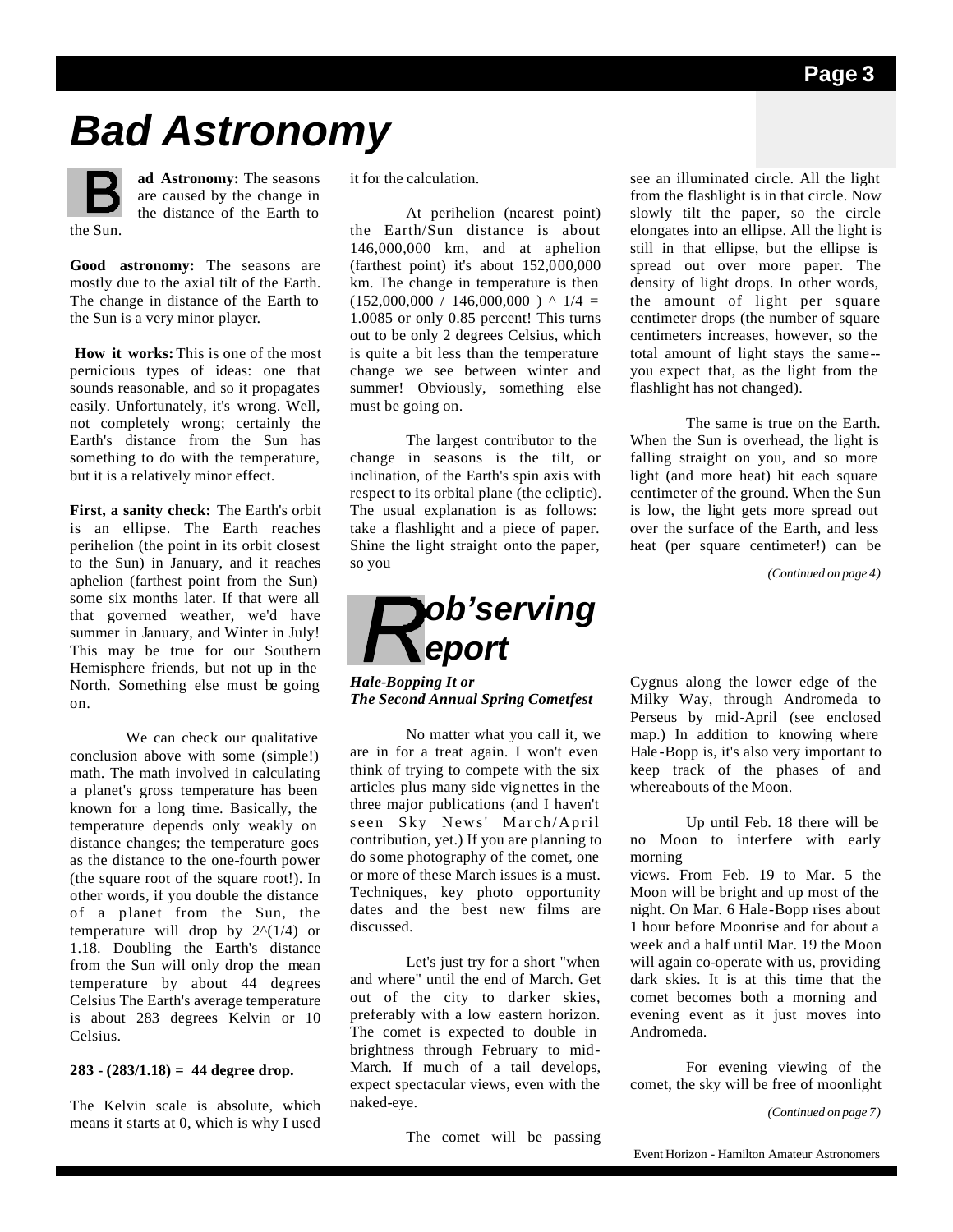### **Page 4** *Bad Astronomy ...*

#### *(Continued from page 3)*

absorbed. Since the Earth's axis is tilted, the Sun is higher when you are on the part of the Earth where the axis points towards the Sun, and lower on the part of the Earth where the axis points away from the Sun.

 For the Northern Hemisphere, the axis points most toward the Sun in June (specifically, around June 21), and away from the Sun on December 21. This corresponds to the Winter and Summer Solstices, or the midpoints of summer and winter. For the Southern Hemisphere, this is reversed.

 There is more, too. In the summer, the Sun is higher, and therefore the days are longer. This gives the Sun more time to heat the Earth, so it gets hotter. In the winter, the sun is lower, and the days are short, giving the Sun less time to heat the Earth. This is a secondary effect.

 The distance of the Earth to the Sun is a smaller effect yet, but it does exist! So the Southern Hemisphere gets slightly hotter summers and slightly colder winters than the North. But only by a couple of degrees, and only on average.

Your mileage may vary!

#### Phil Plait **http://www.astro.virginia.edu/ ~pcp2g/bad/bad.html**

*Submitted by Grant Dixon*

### *Attention AAVSOers*



 We have been informed by the Central Bureau for Astronomical Telegrams (IAU Circular 6552) that S. Nakano, Sumoto, Japan, reports that Masakatsu Aoki, Tsukioka -cho, Toyama, Japan, has discovered a supernova at CCD magnitude 13.6 on nine unfiltered CCD frames taken February 1.76 UT with a 0.43-m f/6 reflector. No object was present on patrol films taken by Aoki on January 16. Y. Kushida, Yatsugatake South Base Observatory (YSBO), Japan, also reports that no object was present on a CCD patrol frame taken by R. Kushida, YSBO, on January 6. The supernova has been confirmed spectroscopically.

 A position has been provided by Y. Kushida, using an unfiltered CCD image taken Feb 1.816 UT with an 0.40-m f/5 reflector by R. Kushida:

 R.A. = 12h 48m 14.28s Decl.  $= -03$ o 19' 58.5" (2000)

 For more information on this discovery and finder and 'e' scale AAVSO preliminary charts for this object please see the following ftp address:

**ftp.aavso.org (198.116.78.2), /pub/ alert236**

or the AAVSO web site:

#### **http://www.aavso.org**

#### **OMICRON CETI**

 The Mira type variable star omicron Cet is currently having a very bright maximum. The brightness at maximum of omicron Cet can vary significantly from cycle to cycle. The last maximum of this star to be recorded in the AAVSO International Database was in early March of 1996, when the star reached a mean maximum magnitude of 3.6.

#### **AM CASSIOPEIAE**

 The dwarf nova type (SS Cyg subclass) cataclysmic variable AM Cas is in outburst.

#### **BV CENTAURI**

The dwarf nova type (SS Cyg subclass) cataclysmic variable BV Cen appears to be in outburst

 Please monitor these and other variable stars closely and phone-in, fax, or e-mail your observations to the AAVSO.

Good observing! Rebecca Pellock on behalf of Janet A. Mattei

Those who wish to subscribe (free of charge) or unsubscribe to NEWS FLASH may do so by sending a message to:

**observations@aavso.org**

# *Chair's Report ...*

#### *(Continued from page 2)*

 Despite all these differences, there are common threads. When a comet like Hale-Bopp graces our skies, everyone puts down their favourites for a few moments and we all stand and stare with the same wonder, knowing that we are privileged to be part of that experience. When it comes down to it, we are more like than different.

 During the next two months, be sure to try and communicate your wonder to those who ask you about the comet. It is indeed a special time and the people in this group are in a special position to help others understand this phenomenon and to help put it in perspective.

#### Doug Welch **welch@physics.mcmaster.ca**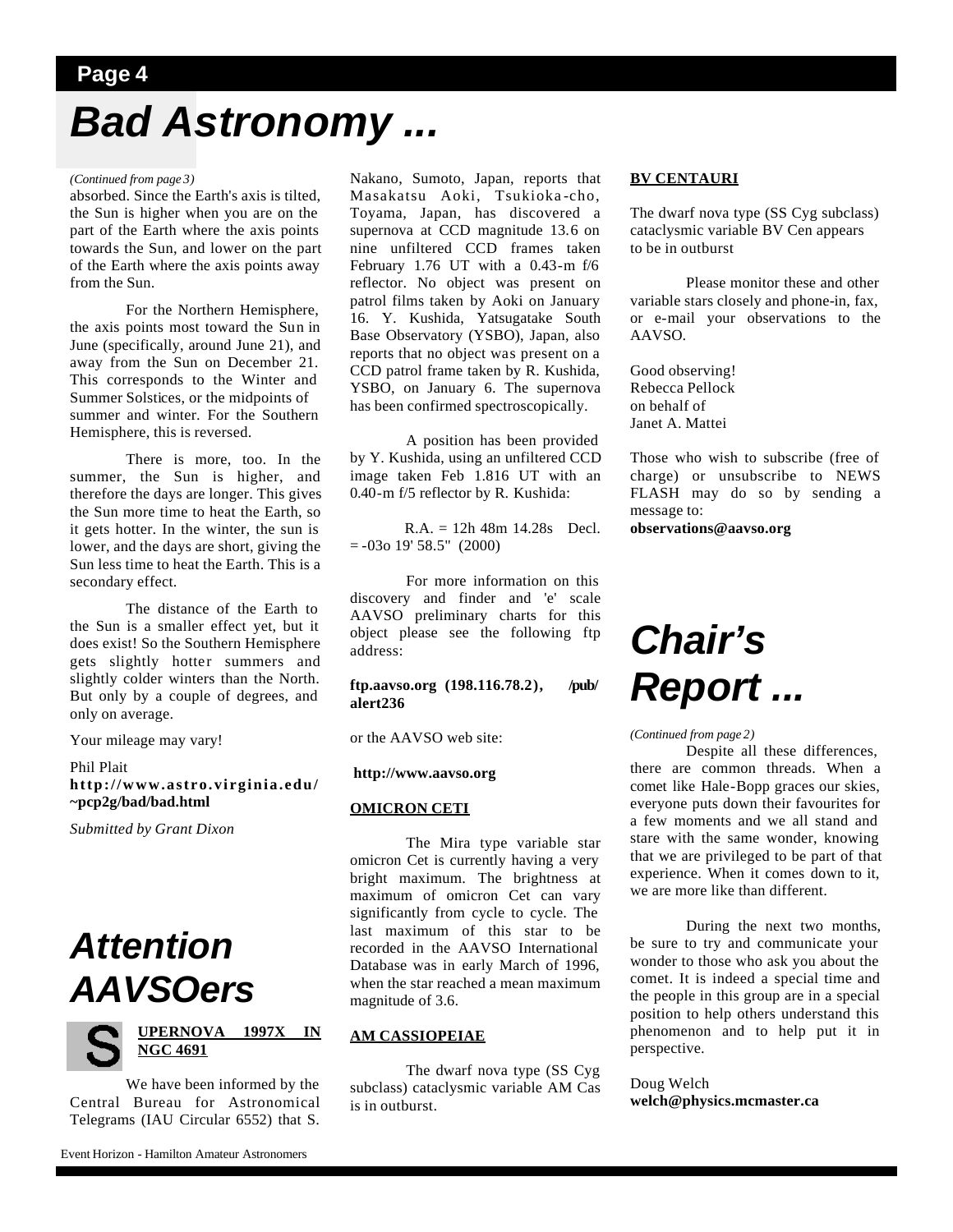# *Hunting in the Heavens ...*

#### *(Continued from page 1)*

 A few examples of these 10-12 page beginner atlases are: "The Cambridge Star Atlas", "The Mag 6 Star Atlas", "The Color Star Atlas" and "The Bright Star Atlas". Mag 6 has descriptions and useful information on the page opposite each chart.

 The next step is to graduate to an intermediate atlas, Will Tirion's "Sky Atlas 2000.0" probably the finest. It shows over 43,000 stars down to mag. 8 and about 2500 deep-sky objects on 26 large charts. It is produced with black stars on white, white on black and full colour, all of which can be purchased with weather-proof lamination, if desired.

 Serious advanced observers use the two -volume "Uranometria 2000.0", showing stars down to mag. 9.5 and thousands of deep-sky objects on 473 charts! Sets of "Astro Cards" are also available. These 3x5-inch cards usually show a single deep-sky object amongst the stars needed to fix its position. There

are sets for the Messier objects, NGC objects, binary stars and targets for large telescopes.

 Whatever map you use, you need to know exactly how it compares with your view of the sky. Your nakedeye view may not match the directions in your finderscope which in turn may not match those in your telescope.

*<<<<Knowing your directions>>>>>* is most important. On star charts, north is up and east is left. A straight-through finderscope, refractor or Schmidt-Cassegrain has north down and east on the right side:- simply turn your chart upside-down. These same scopes, equipped with star diagonals have views that are upside-up but reversed left to right:- turn your chart over, hold it over a light and look from the back! If you can print your own computergenerated charts from a program such as "Earth Centered Universe", one axis can be reversed, matching any view:- a

decided advantage.

*<<<<Knowing your viewing size>>>>* is also important. Using your finderscope, scout around to find the angle from one side to the other. Try Orion's belt or stars in the Big Dipper, for example, or you may already know the diameter of its field of view. Construct a circle of wire or on plastic to match the same view on your chart. Now, wandering over your star chart, you know what to expect to see in your finderscope. You can do the same with the widest-angle eyepiece for your telescope.

 Observers use different plans of attack. Searches for complete sets of objects are common. The 110-object Messier list is usually the first quest, to be followed possibly by the Caldwell

list or a galaxy -only list. Another approach is to pick a specific area, a constellation or a square on one of your charts, and try to find all of the objects therein.

 None of this even begins to cover observing guides, handbooks, catalogues or almanacs, not to mention atlases of the Moon. There's an incredible wealth of observing information available. The truth is out there- find it and use it!

Rob Roy, Observing Director **royrg@mcmail.cis.mcmaster.ca** 692-3245



Rob preparing to "hunt" for some coffee Rob preparing to "hunt" for some coffee<br>at the Huronia star party in 1995. at the Huronia star party in 1995.

Event Horizon - Hamilton Amateur Astronomers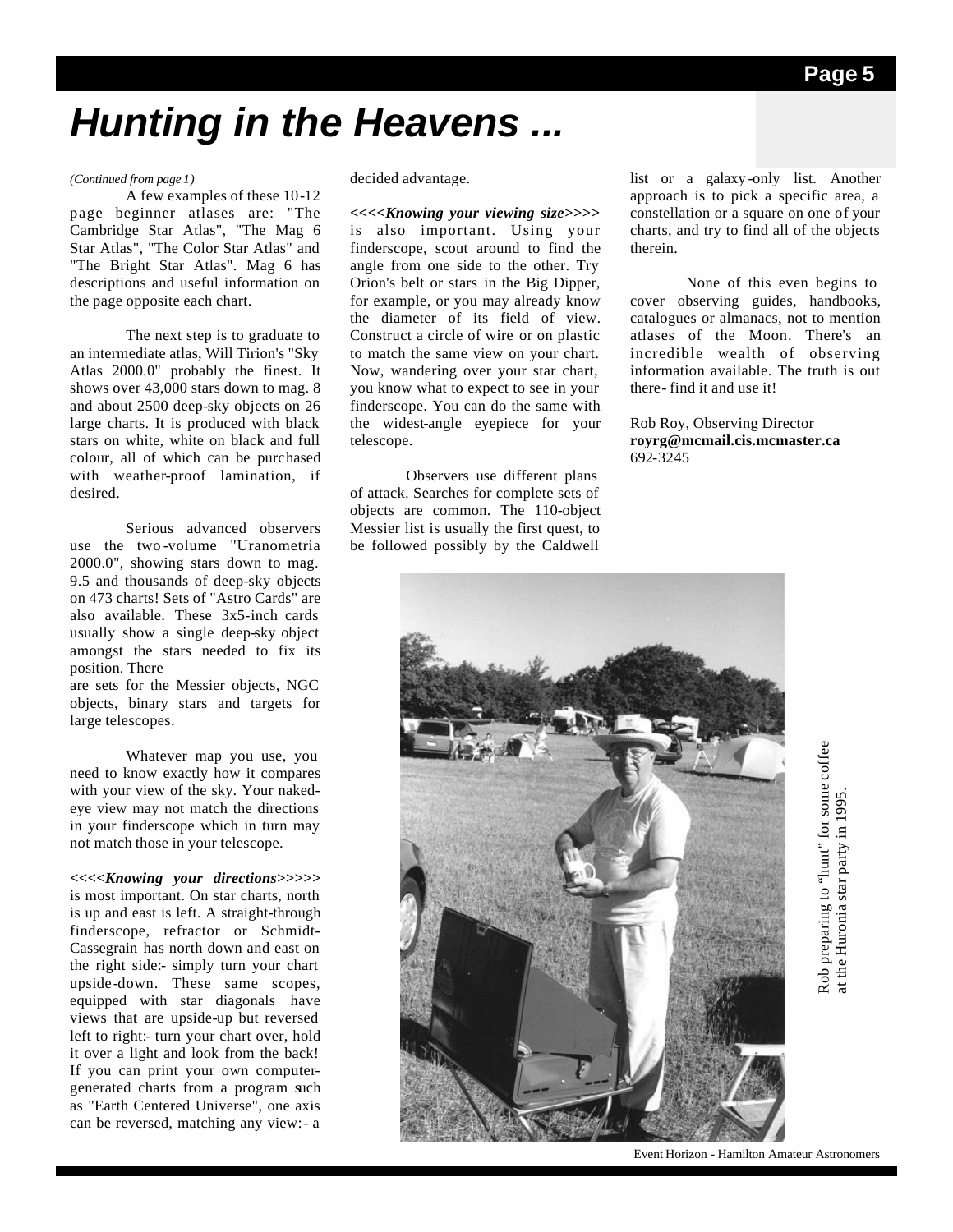### **Page 6** *Clyde Tombaugh ...*

#### *(Continued from page 1)*

Roebuck mo del, he began grinding mirrors and making his own.

 Using a hand-made 9-inch telescope, he made meticulous sketches of Jupiter and Mars and sent some of them to the Lowell Observatory. He thought he might get some advice from the professionals. Instead he was offered a job. It happened that the observatory was looking for a good amateur astronomer who could operate a new photographic telescope.

 Tombaugh was hired in 1929 as a junior astronomer to join in the search for a "Planet X" beyond Neptune, a search begun in 1905 by Percival Lowell. Working through the nights in a cold, unheated dome, he made pairs of exposures of portions of the sky with time intervals of two to six days. These were scrutinized under a device called a Blink-Comparator in hopes of detecting a small shift in position of one of the hundreds of thousands of points of light -- the sign of a planet among a field of stars.

 On the nights of Jan. 23 and 29, 1930, Tombaugh made two such photographs of the region of the star Delta Geminorum. On the afternoon of Feb. 18, comparing the plates with the Blink-Comparator, he detected the telltale shift of a faint, starlike image. The discovery was confirmed with subsequent observations and announced to the world on March 13, 1930.

 Tombaugh continued searching the skies at Lowell Observatory over the next 13 years, with time out for a college education. No more planets showed up, but he discovered six star clusters, two comets, hundreds of asteroids, several dozen clusters of galaxies and one supercluster.

 During those same years, he entered the University of Kansas on a scholarship (1932), married Patricia Edson of Kansas City (1934), earned his

bachelor's degree in astronomy (1936) and went on to get his master's (1939).

 After teaching at Arizona State College (now Northern Arizona University) and the University of California at Los Angeles, Tomb augh moved to New Mexico in 1946 to become chief of the Optical Measurements Branch in the Ballistics Research Laboratory at White Sands Missile Range, where German V-2 rockets were being tested. He came to New Mexico State University in 1955 and started the Planetary Group, an astronomy research program.

 He was instrumental in designing and obtaining funding for the university's Tortugas Mountain Observatory, a 24-inch telescope that captured its first images in 1967 and is still in service taking data for the National Aeronautics and Space Administration.

 Tombaugh was largely responsible for the astronomy program

*(Continued on page 10)*

### *Interview with Dr. Robert Thirsk, Canadian Astronaut*

r. Robert Thrisk is Canadian Astronaut who flew on the STS-78 Shuttle Mission last summer. He was the co-leader on the 17 day flight. It was the most successful mission ever flown. There were 43 experiments to do. Most of these experiments involved weightlessness, muscle atrophy, loss of muscle strength endurance, and motion sickness, their effect on the human body, plants, animals, and embryos. Doctors hope that these experiments will help mankind on Earth fight disease and disabilities, to help people in space when they build the International Space Station Alpha, and when they colonize Mars.

 I had the opportunity to meet, and interview Dr. Thirsk at McMaster University. Here are some of the questions and answers :

*Have you ever been outside of the shuttle in space?* - No

*Did you have the Canada Arm?* - No

*Was it fun ?* "Yes, with a capital F".

*What was the food like ?* - First two days fresh food ( fruit & bread), then

dehydrated food.

*Do you have a home page on the shuttle?* - Yes - **http://shuttle.nasa.gov**

*How long have been an astronaut ?* - 13 years, "I was in Grade 3 when I wanted to be an astronaut " .

*Are you going up again ?* - " No, and I will be to old to go to Mars " .

*Did you do any secret experiments ?* - No.

 The worst thing that happened was that a cable short-circuited. The best thing that happened was that Dr. Thirsk received Bobby Orr 's hockey jersey, and Stanley Cup Ring and wore it during the mission. The newest thing on the mission was the use of laptop computers, and live Real Time video to Earth, and voice commands to work cameras.

 He was very entertaining, and it was exciting to talk to a real astronaut.

Matthew Goulet Grade 6 - 11 years old.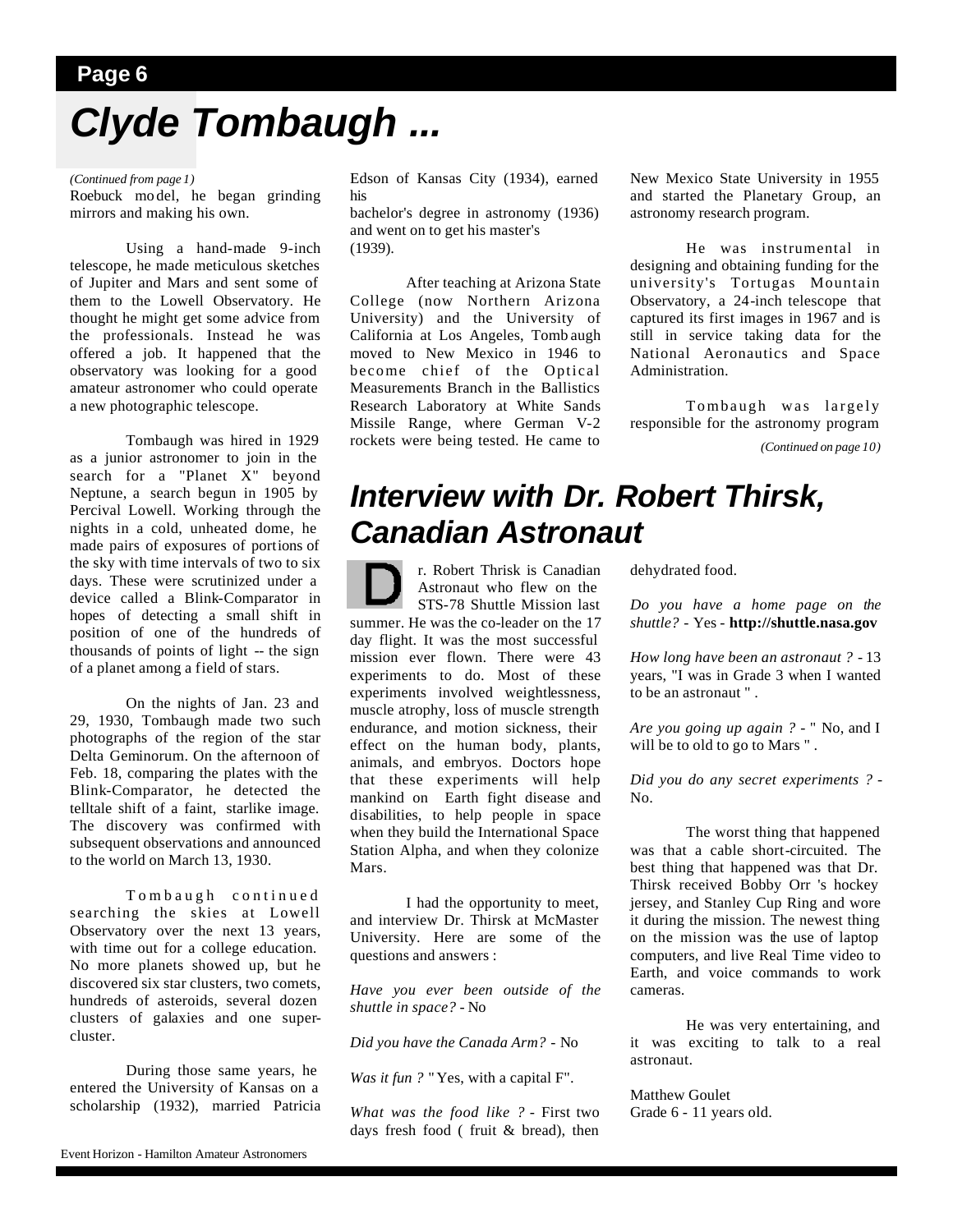# *Astronomy in Paradise*

ith the great skiing weather we have been having, with a wee bit of cool temperatures, I thought it would be nice to write a bit

to warm your cool hearts. Back in September, Oksana and I had to go to Hawaii, well, we really didn't HAVE to go, but as we were honeymooning, we thought it would be a nice change, so off we went.

 The first week of the two week holiday was spent on a cruise ship, but since this is an article on astronomy, I shan't bore you with such details as luxury accommodations, food ten times a day, basking in the tropical sun, entertainment, volcano watching, feeling heat from lava while watching it flow into the sea. No, I will not mention anything like that. So what will I mention? Thought you'd never ask!

We arose at 2 am one morning, grabbed a bite to eat, hopped on a shuttle van, fitted ourselves with winter gear, which included a helmet. Will explain the helmet later. Off we journeyed up to the top of Mount Haleakala, elevation 9740 feet, to witness the rising of the sun.

 Let me digress a spell. On the way up the mountain, with our noses glued to the windows of the van, we could see in all their glory, many many constellations. There was Orion, Cassiopeia, Ursa Major and so many others that it just it brought tears to our eyes, thinking how much we were enjoying this, and of course thinking of our friends back at HAA.. End of digression.

 The sunrise was spectacular. It is quite an awesome thing to be up above and looking down at the clouds. At this time of the morning, the temperature was 2 C and as it grew lighter, I looked around and there had to be two hundred brave souls up there in the cold, to watch the sun come up. Then I shifted my gaze further to the north east, and what did I spy? An observatory. None other than Mauna

Kea, in the flesh? So near and yet so far. The most I could do was take a few photos, and drool. We were within walking distance, but it was off limits. These are the times when we need a little pull from the right people (Doug) maybe. Nonetheless, it was an awesome sight.

 Now, the reason for the aforementioned helmet: we were on a tour called Maui Down -hill. We rode bicycles down the mountain. Just imagine, 35 miles down hill. Two Kilometres, a hairpin turn, two Kilometres, a hairpin turn until we got to the bottom where the temperature was 27C.

 The second week was spent on the Island of Oahu, but you would not be interested in snorkeling, or watching the sunset from Waikiki beach, or walking through all those gorgeous hotels and enjoying the free entertainment, so I'll stop.

 On our way back to Canada, we stopped in San Jose, California, and guess what? There in the distance on top of the hill was the Lick Observatory. Again, so near and yet so far. Ah well, perhaps next time. Oh, by the by, we will not be at the next HAA meeting, because we HAVE to go to the Winter Star Party in Key West. See you in March. Till then, happiness is a pizza.

Oksana and Lou Darcie Astronomaires Extraordinaire.

### *Rob'serving ...*

*(Continued from page 3)*

from about Mar. 26 through to Apr. 8. It

should reach maximum brightness and size on or around Mar. 28. It has the potential to outshine Mars and even Sirius and could have a 10-15 degree tail. If your observing has been dormant for a while (and whose hasn't been,



around here, lately?), get out and have a look at what may be the comet of the decade or even of the century.

#### *Monthly In-Sights*

#### **February**

- 14- crescent Moon moves through the Hyades in Taurus.
- 16- Saturn moves N of the celestial equator until the year 2010.
- 24- Moon 3 deg. S of Mars.

#### **March**

- 7&8- BCA observing nights (check first!)
- 17-3am Mars at opposition to the earth.
- 22- Hale -Bopp's closest approach to Earth.
- 23- partial (92%) lunar eclipse. Mars 4 deg. N of eclipsed Moon (photo opp?)
- 25- Hale-Bopp 5 deg. N of M31 (photo opp?)
- 31- Hale -Bopp's closest approach to the Sun.
- Saturn is disappearing into the SW evening twilight.
- Mars rises mid-evening brightening to mag. -1.3 by Mar. 17.
- Mars is in retrograde loop from Virgo back to Leo.
- Jupiter, Neptune and Uranus are low in the dawn sky, but rising earlier each day.
- Venus is lost in the early morning glare of the Sun.
- Mercury is in the eastern morning sky for February. After passing the Sun, the best evening views are in late March/early April.

#### Rob Roy

Observing Director royrg@mcmail.cis.mcmaster.ca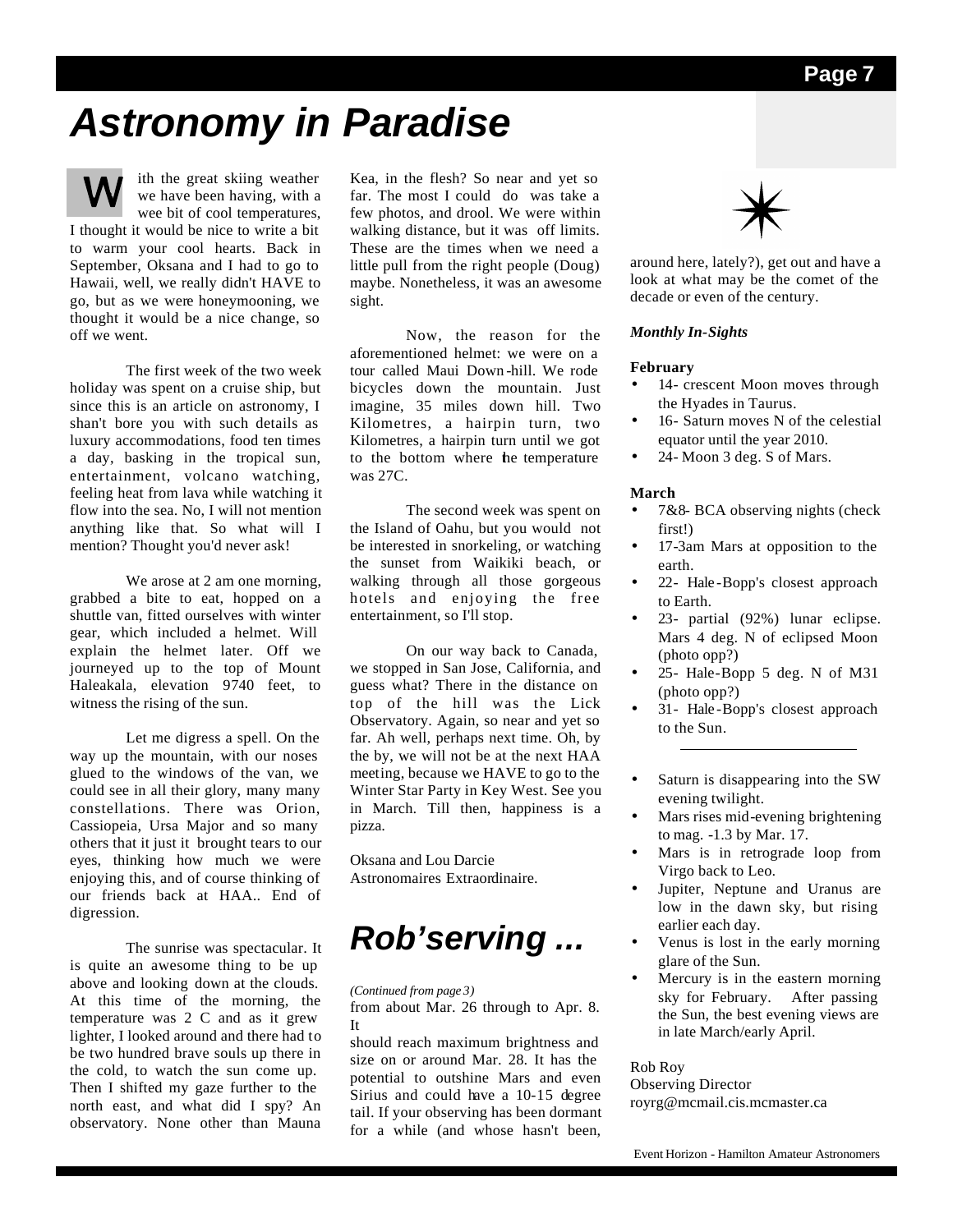#### **Page 8**

# *NASA Hubble Fellowships*

**wo NASA Hubble Fellowships Awarded to McMaster Astrophysicists**

 Two of the dozen prestigious NASA Hubble Fellowships for postdoctoral work in astrophysics have been awarded to Dr. Patrick Cote and Dean McLaughlin, both graduates of the Astrophysics programme in the Department of Physics and Astronomy at McMaster. These fellowships "for highly qualified, recent postdoctoral scientists to conduct independent research that is broadly related to the mission of the Hubble Space Telescope (HST)" are widely recognized to be the best such positions available and it is rare for two to be awarded to graduates of the same institution in the same year.

*"Obviously, we are thrilled! Pat Cote and Dean McLaughlin are both firstrate and it is very rewarding to see that recognized internationally,"* 

 Dr. Patrick Cote is currently a National Research Council Research Associate at the Dominion Astrophysical Observatory in Victoria, BC. He obtained his Ph.D. from McMaster in 1995 where he was supervised by Dr. Douglas Welch. His Ph.D. work was an observational study of star cluster and field star dynamics with special emphasis on new marginally-bound stellar systems. Since leaving McMaster, Dr. Cote has been Principal Investigator on numerous research programmes involving the Canada-France-Hawaii Telescope, the Keck Telescope and the Hubble Space Telescope. He will take his Hubble Fellowship at the Observatories of the Carnegie Institute of Washington which is located in Pasadena, California and operates one of the three major observatory complexes in Chile.

Dean McLaughlin is a Ph.D.

candidate in the Department of Physics and Astronomy. His doctoral work provides a new theoretical framework for describing the gravitational collapse of molecular and protostellar clouds. He expects to defend his thesis in early 1997 and will take his Hubble Fellowship at University of California, Berkeley. Mr. McLaughlin's Ph.D. research was supervised by Dr. Ralph Pudritz and his M.Sc. was supervised by Dr. William Harris - both members of the Department of Physics and Astronomy.

 In the seven years between 1990 and 1996, 86 Hubble Fellowships were awarded. This year's set of awards brings the total number of Hubble Fellowships awarded to graduates of Canadian Ph.D. programmes to four and three of these obtained their Ph.D.'s from McMaster. Dr. Phil Fischer, received a Hubble Fellowship in the 1995 competition - and was also the first graduate of the then recently approved Ph.D. programme in Astrophysics at McMaster. He is currently at the University of Michigan at Ann Arbor.

 "Obviously, we are thrilled! Pat Cote and Dean McLaughlin are both first-rate and it is very rewarding to see that recognized internationally," remarks Doug Welch, Associate Professor.

 Dr. Cote and Mr. McLaughlin were at the American Astronomical Society meeting in Toronto when the results of this year's competition were announced.

Related URL's

Dr. Patrick Cote **http://www.hia.nrc.ca/STAFF/pjc/ index.html**

Dean McLaughlin **http://www.physics.mcmaster.ca/ Grads/DEMcLaughlin.html**

Hubble Fellow Programme **http://www.stsci.edu/stsci/ HubbleFellow/AO.html**

McMaster Dept of Physics & Astronomy **http://www.physics.mcmaster.ca/**

Dr. Phil Fischer **http://www.astro.lsa.umich.edu/ users/philf/**

# *Ask the "Expert"*

*ooking at the photos taken by the Hubble Space Telescope, there is never a full square or rectangular picture. There always seems to be a bite taken out of them. Explain....*

*Oksana and Lou Darcie Astronomaires Extraordinaire.*

 The pictures that you are referring to are actually a mosaic of four pictures taken with four separate detectors. The upper left one covers a much smaller area than the other three. The reason for this is that the detector at the upper left is being used to take pictures at a higher resolution using the same number of pixels. The result is that a much smaller area is covered.

*Is the Andromeda galaxy the only object in the sky visible to the naked eye which is outside our own galaxy?*

#### *Brian Chire*

 In the Southern Hemisphere it is possible to see the Small and Large Magellanic clouds. Here in the Northern Hemisphere, the Pinwheel Galaxy (M33) is the only other object that can been seen and it requires very dark skies. It has been suggested that many reports of seeing M33 are in fact a nearby cluster in our own galaxy (NGC752).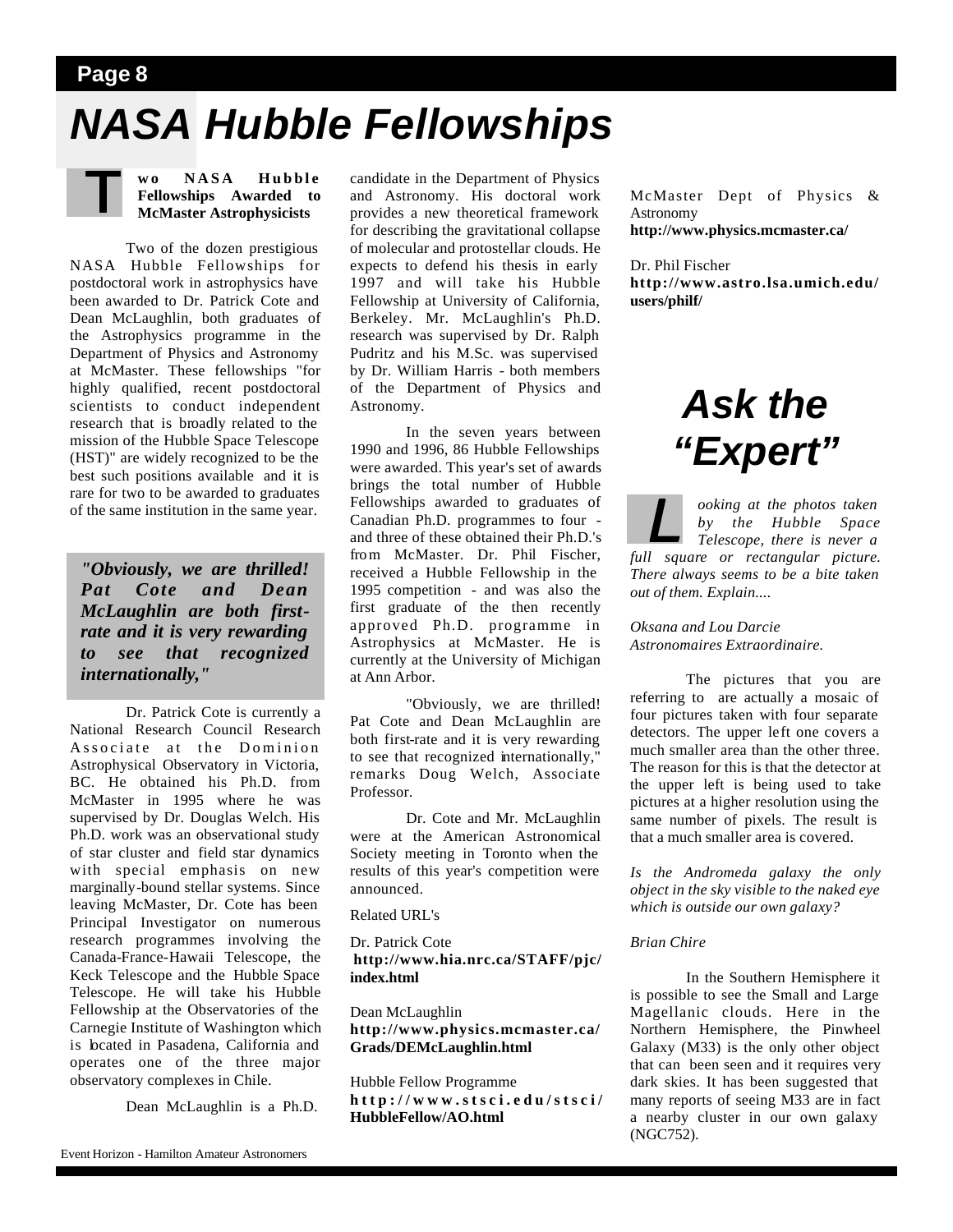# **March Night Skies**